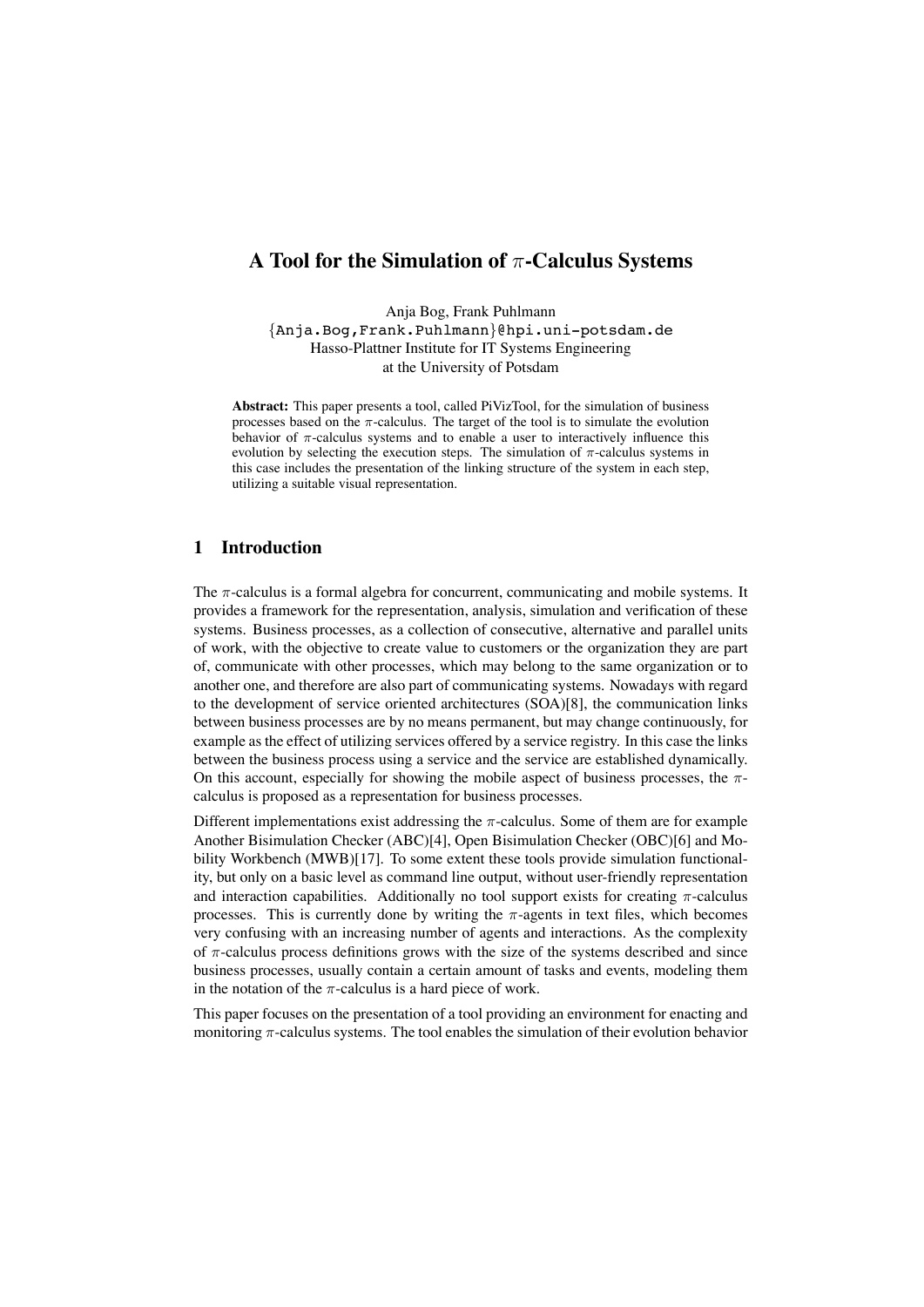and offers interactive means to exert influence on their course of execution. The contents of this paper is structured as follows. Firstly ... todo ... Thereafter the elaborated concepts will be illustrated by an example and finally the paper concludes with a discussion of related work and further developments.

## **2 Motivation**

As already mentioned above, by using the  $\pi$ -calculus as a formal representation of business processes, the dynamic linking behavior of processes within service oriented architectures can be modeled. Other formal approaches for modeling business processes are provided by Carl Adam Petris Petri nets[12] and notations based on them like workflow nets[1]. However the problem of these approaches is that they represent systems with static structures, which means that all links for communications and actors within the system have to be known beforehand. Already a simple example, found in everyday life, illustrates the problem.

Lets assume *Steve* wants to communicate with *Mary* using a telephone, but does not know Marys telephone number. Without her number, no communication can be established. To resolve this problem Steve calls the directory assistance, whose telephone number is publicly known, and asks for *Marys* number. The directory assistance can provide him with her telephone number, since  $Mary$  has signed up in the telephone book. The systems state is depicted in figure  $1(a)$ . After receiving the number, *Steve* is able to call  $Mary$ . He thereby establishes a new communication link between himself and  $Mary$ , which did not exist before. The new systems state of the linking structure is shown in figure 1(b). Such evolution can not be modeled by Petri nets and approaches based on them.



Figure 1: Change of linking structure during evolution

Since the  $\pi$ -calculus also supports the formalization of the workflow patterns, shown in [11, 14] and the formalization of the service interaction patterns [2][5], it provides a considerable approach as a formal representation of business processes, especially regarding the service oriented architectures, constantly gaining in importance these days. These arguments are strongly speaking for using the  $\pi$ -calculus in the business process domain. However, due to lacking tool support working with it, regarding modeling and simulation, further development in this area is desired.

The issue of modeling  $\pi$ -calculus processes is currently targeted by the development of a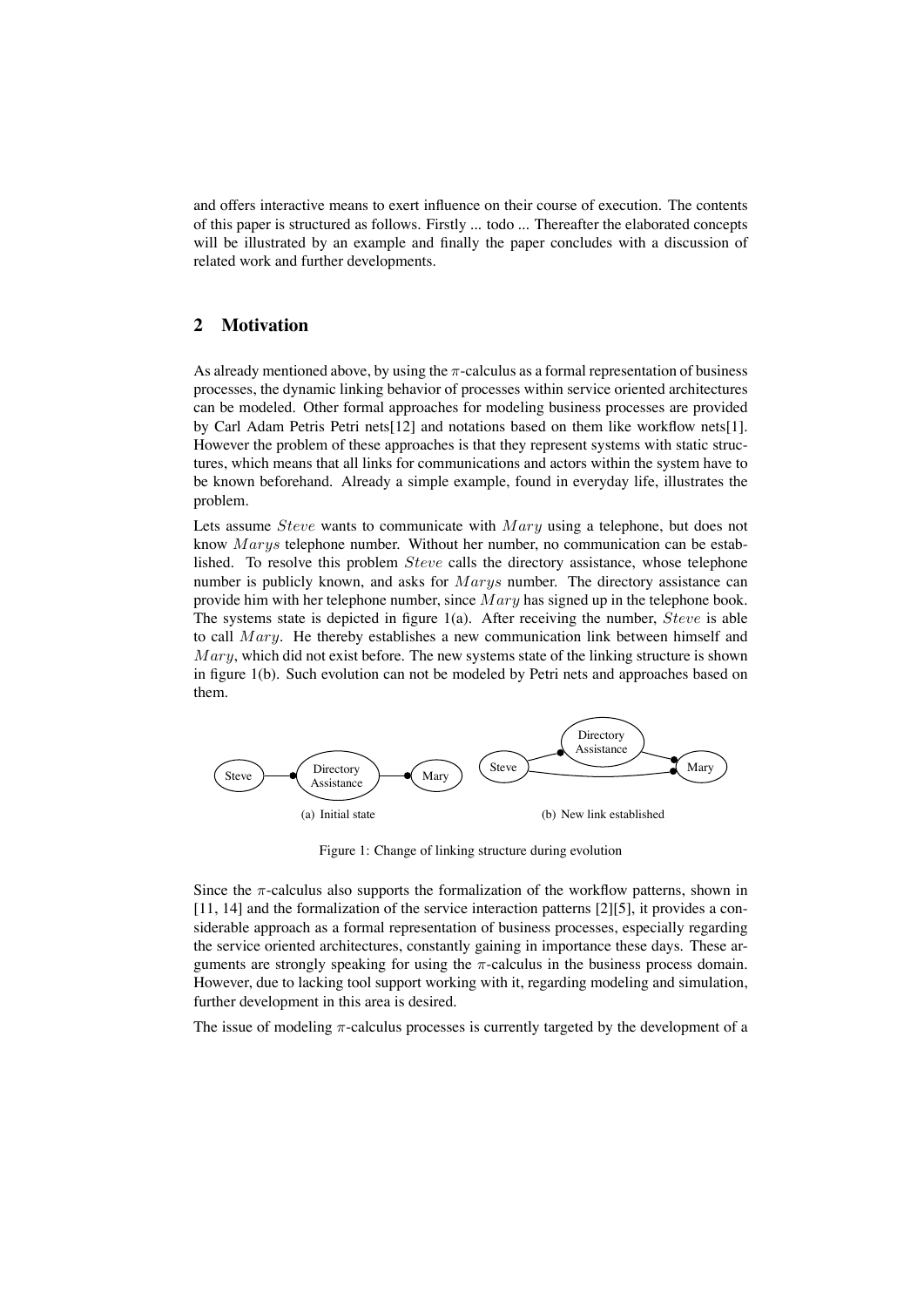tool chain, further described in [13]. This tool chain exports business processes modeled in BPMN[3] to an intermediate XML format, checks the business process diagram (BPD) for structural soundness and converts the diagram to  $\pi$ -calculus agents. The algorithm used for the conversion can be found in [15].

Solving the second problem of lacking tool support for  $\pi$ -calculus simulation is the aim of the tool presented in this paper. To ease the modeling of  $\pi$ -systems for simulation as input for this tool, the ASCII output produced by the converter tool mentioned above, can be used.

## **3** π**-Calculus Simulation**

Besides the functionalities provided by the MWB and ABC tools, a functionality for advanced simulation of the evolution of  $\pi$ -calculus systems is desirable. Advanced simulation in this context means to be presented with a visual representation of the  $\pi$ -calculus system, being able to interactively select reductions of the monitored  $\pi$ -calculus system to take place in the next step and being presented with an updated snapshot of the linking structure of the system after each step with the possibility to select the next one. Such simulation functionality is implemented by the PiVizTool. Its architecture is depicted as a block diagram of the Fundamental Modeling Concepts (FMC)[7] notation in figure 2. Rectangle shapes in this notation represent actors, being able to communicate with each other and rounded shapes represent storages, that can be read or written to by actors.



Figure 2: Architecture of the PiVizTool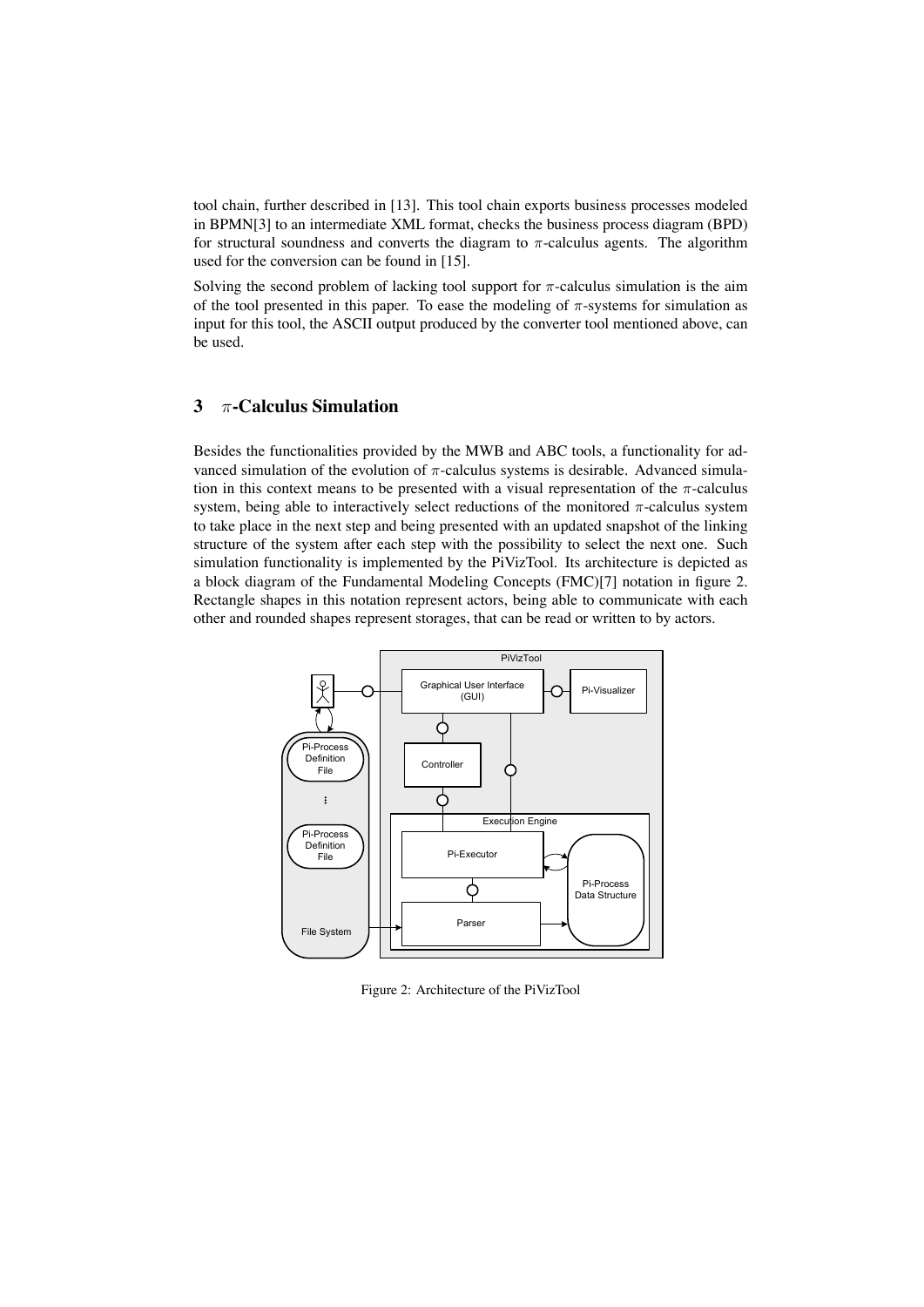A user can interact with the PiVizTool via a graphical user interface (GUI). He can select the process definitions of the  $\pi$ -calculus system he wants to simulate from his file system. The process definitions have to be conform to the ASCII notation created by the converter. The  $\pi$ -execution engine loads the process definitions specified in the selected file into the  $\pi$ -executor with the help of a parsing component. The  $\pi$ -executor uses an intermediate data structure to simulate the behavior of the  $\pi$ -system according to the  $\pi$ -calculus reduction semantics[16] and extracts information about the active agents and the linking structure between them, which is needed for a visual representation.

The  $\pi$ -visualizer component uses this information to construct a visual graph structure, which represents the linking structure and the active agents in the current state of the  $\pi$ system. The graphical representation is an extended version of the flow graphs introduced in [9] and adapted to the  $\pi$ -calculus in [10]. The extension is needed since the original flow graphs do not differentiate between blocked and active communications, whereas blocked communications are those where a link in the structure exists between two agents, but a reduction is currently not available. This is needed though, because reductions selectable for execution in the next step need to be visually distinguishable from the other ones, to aid the user. Additionally, since the user should be able to select available reductions for execution,  $\tau$  reductions also need to presented.

Another extension to the flow graphs are pools. The  $\pi$ -calculus has no notion of pools as they exist in BPMN, but since they are helpful in structuring processes and grouping together tasks or activities, that belong to a certain group, e.g. an organization as a communication partner, this concept will be introduced to the graphical representation for  $\pi$ -calculus systems. Pools will be displayed as boxes with the agents belonging to that pool placed within. Along with pools structuring the visual representation comes the possibility to hide parts of a  $\pi$ -calculus system, whose actions are not of interest for monitoring, but are needed for the execution, by grouping them in a pool and showing the pool as a black box. In the case of a pool hiding its internal actions, for example communications taking place between agents, that are both located within this pool, an automatic execution of those actions has to be implemented, so the evolution of the entire  $\pi$ -system does not get stuck, because the user will not be able to see or select those capabilities for execution.

Figure 3 shows the elements, that have been added to the flow graphs or have been slightly changed. Three nodes representing the  $\pi$ -calculus agents A, B, C are depicted in figure  $3(a)$ . Agent A has two capabilities currently visible, which are sending a message using channel ab to  $B$  and sending a message using channel ac to  $C$ . Agents  $B$  and  $C$  have only one capability, that is currently visible, which is receiving a message on channel ab, or ac respectively. The communication link between  $A$  and  $C$  is shaded, in contrast to the communication link between  $A$  and  $B$ , which means that this communication is momentarily not executable, since it may be blocked by another action, that has to be executed beforehand. Figure 3(b) shows the same system as previously, with an additional executable  $\tau$  action of agent A, illustrated by shading the according node. A pool  $Pool_1$ is defined in the system depicted in figure  $3(c)$ , that contains the agents A and B. In this case the pool is open, meaning that its internals are not hidden, so the user may still select executable actions within the pool. The last figure shows the same system as in  $3(c)$ , but with the pool being closed this time, which means that its internal agents are hidden and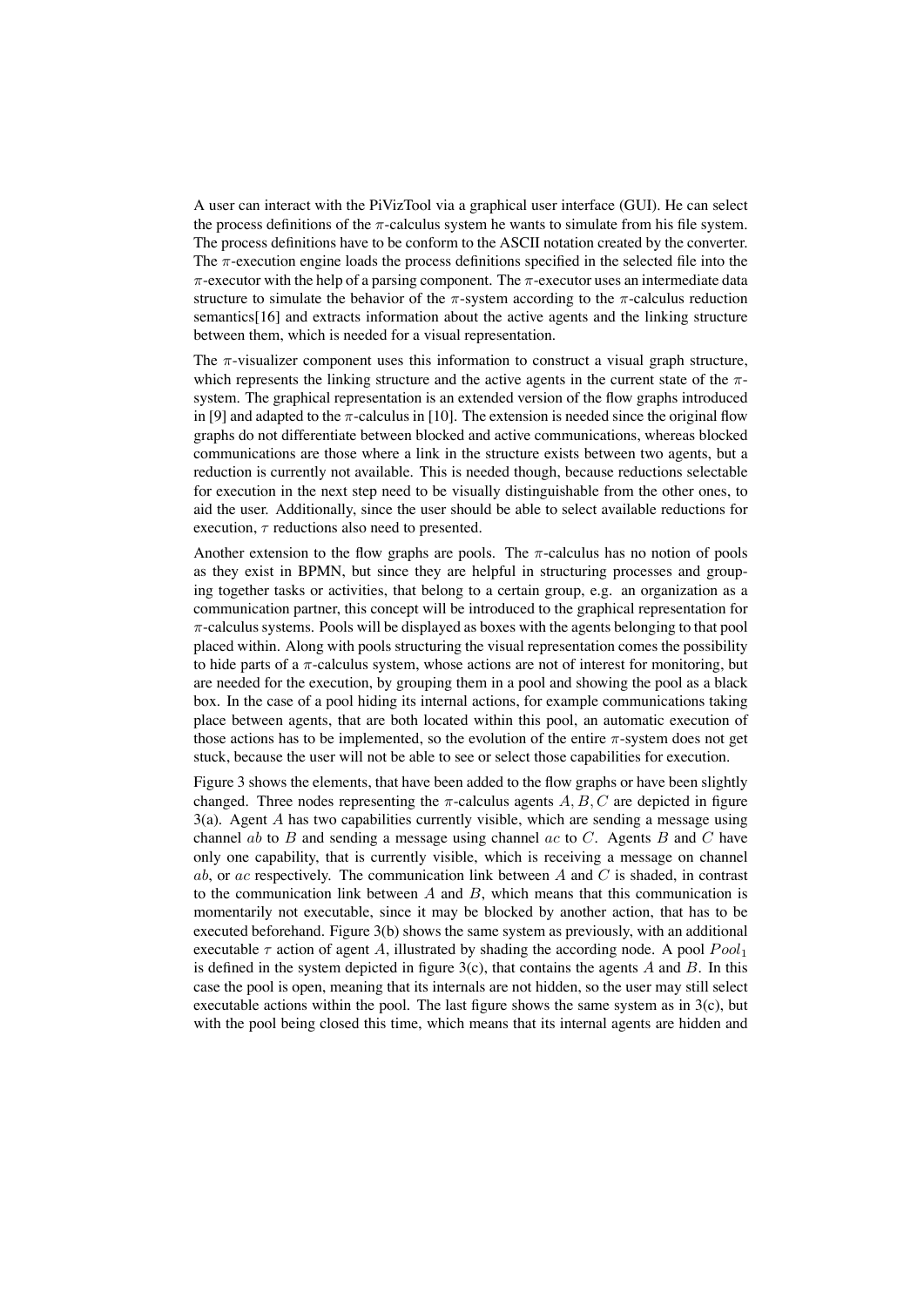the actions within have to be executed automatically, so the systems, does not lock.



Figure 3: Flow graph extensions

The way of arranging the user interaction of selecting reductions from the system to be executed, is a very important aspect in addition to implementing the simulation features regarding  $\pi$ -calculus systems. This interaction is supposed to be intuitive to the user and exactly such an intuitively easy interaction can be realized by making the visual representation interactive itself. Thereby the user can directly select the edge representing the communication, or the node representing the  $\tau$  action he wants to execute with the mouse pointer by clicking on it in the graph.

#### **4 Example**

An illustrating example will deepen the understanding of the concepts mentioned above and show the extensions to the flow graphs utilized in the PiVizTool. Before executing a  $\pi$ -calculus system, its process definitions have to be created, which will be done be using the converter. As input the business process shown in figure 7 is used.

The business process is composed of four communication partners, that are a customer, a reseller, manufacturer and payment organization. The customer wants to order an item and sends the appropriate request to a reseller, who triggers the manufacturer to produce such an item and sends a message to the payment organization to take care of the payment process. In addition to the order the customer tells the reseller on which addresses he wants to receive the product and invoice. This information needs to be forwarded by the reseller accordingly, so the manufacturer and the payment organization can communicate with the customer using the desired addresses.

For the automatic conversion to create a valid  $\pi$ -system, additional annotations for the message flows have to be created by the modeler, which include the channel names used for sending and the information sent. The other extra annotations, shaded in the image, will be created by the converter and are only shown, so the connections between the modeled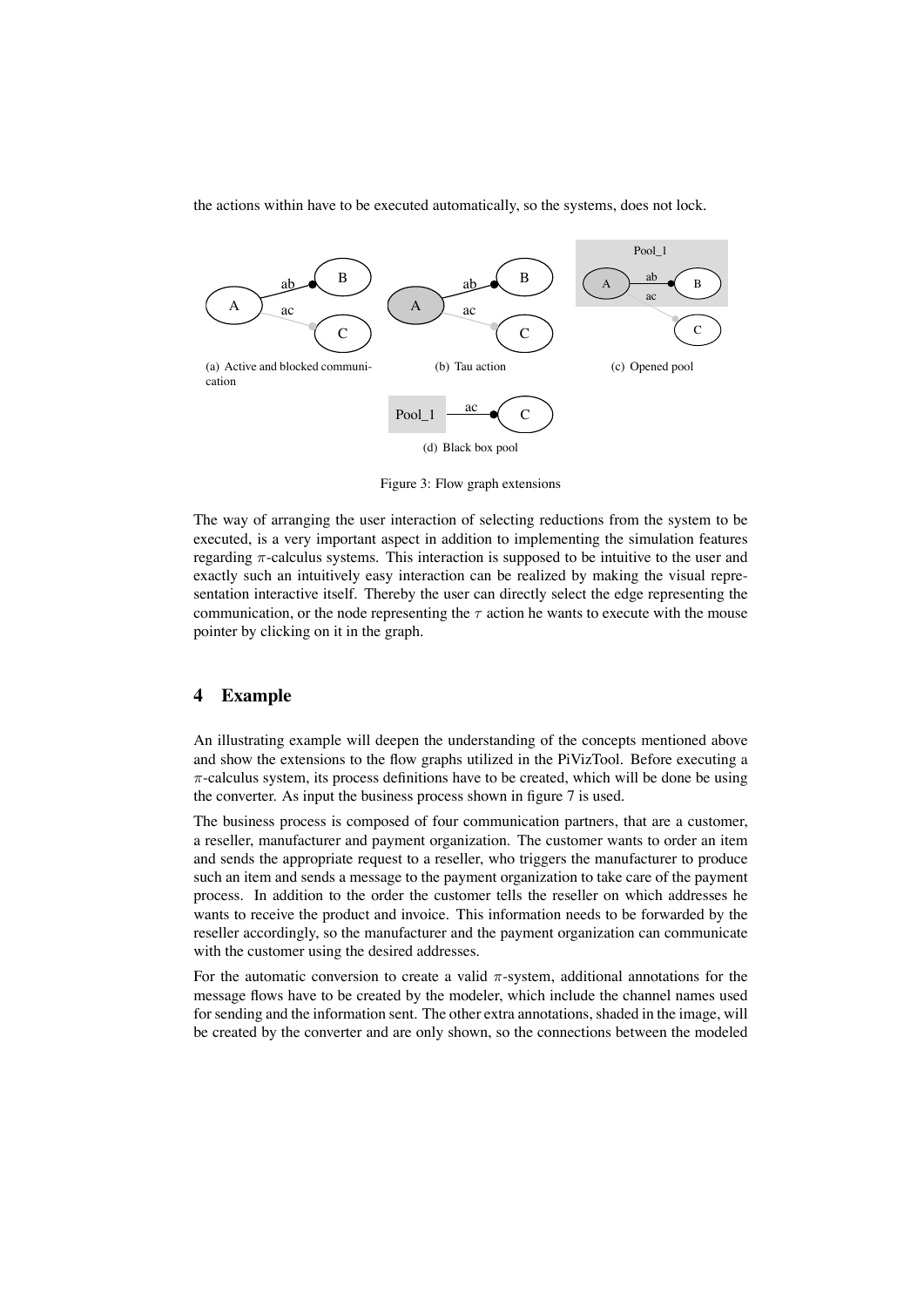

Figure 4: Example business process in BPMN

process and the resulting  $\pi$ -calculus agents can be followed. After exporting the model into the intermediate XML format and checking for structural soundness, which in this case returns the result, that the model is structurally sound, the business process will be converted to  $\pi$ -calculus process definitions.

The produced process definitions can directly be used as input for the  $\pi$ -calculus simulator PiVizTool. As soon as they are loaded into the PiVizTool, the initial linking state of the example, as depicted in figure 5(a), is presented. As can be seen from the image, the only active capability in this view is the customers initial  $\tau$  reduction, which is displayed by shading the node representing the according agent. Lets assume the user has selected this  $\tau$ action for execution, then the communication between the agent representing the customer processes start event and the agent representing the customers parallel split gateway is activated, shown in figure 5(b). An additional option to be selected by the user is the visualization of scoped names. The names, that are scoped in the system, meaning that they are restricted to certain agents are presented in a list, where the user may select the ones, whose scopes he wants to monitor. In the this figure, the scopes of the names, representing the ordered item and the addresses, the customer chooses for sending the invoice and product to, are visualized by drawing a dotted line from the name to all nodes, that belong to its scope. In this case the names are solely known by the customers order task, but this will change upon sending the information to the reseller, because after this communication the reseller has access to these names, too. The new state is depicted in figure 6(a).

Figure 6(b) shows the state of the example  $\pi$ -system during execution, where the reseller is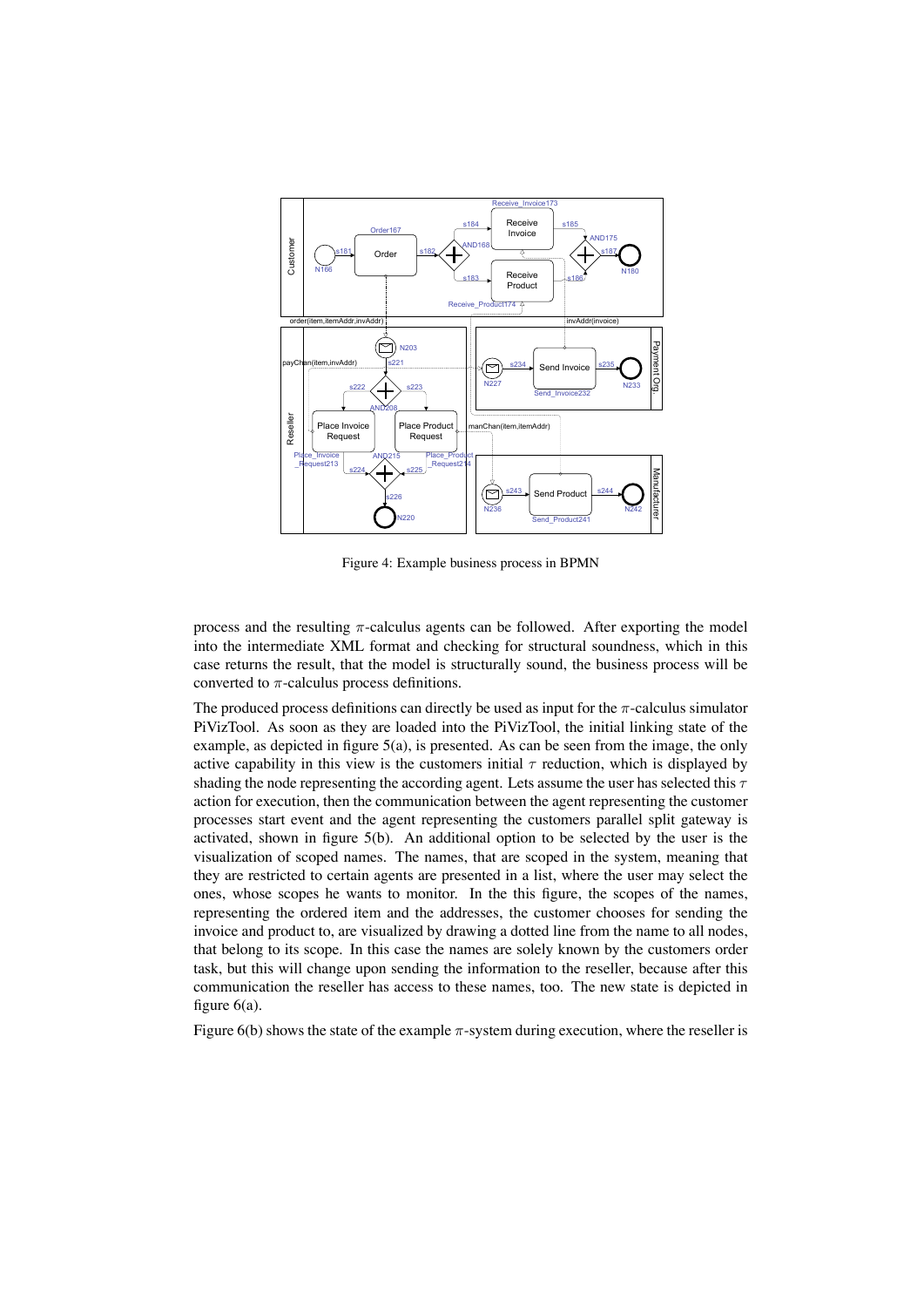

(b) State after executing the  $\tau$  action

Figure 5: Snapshots at the beginning of the simulation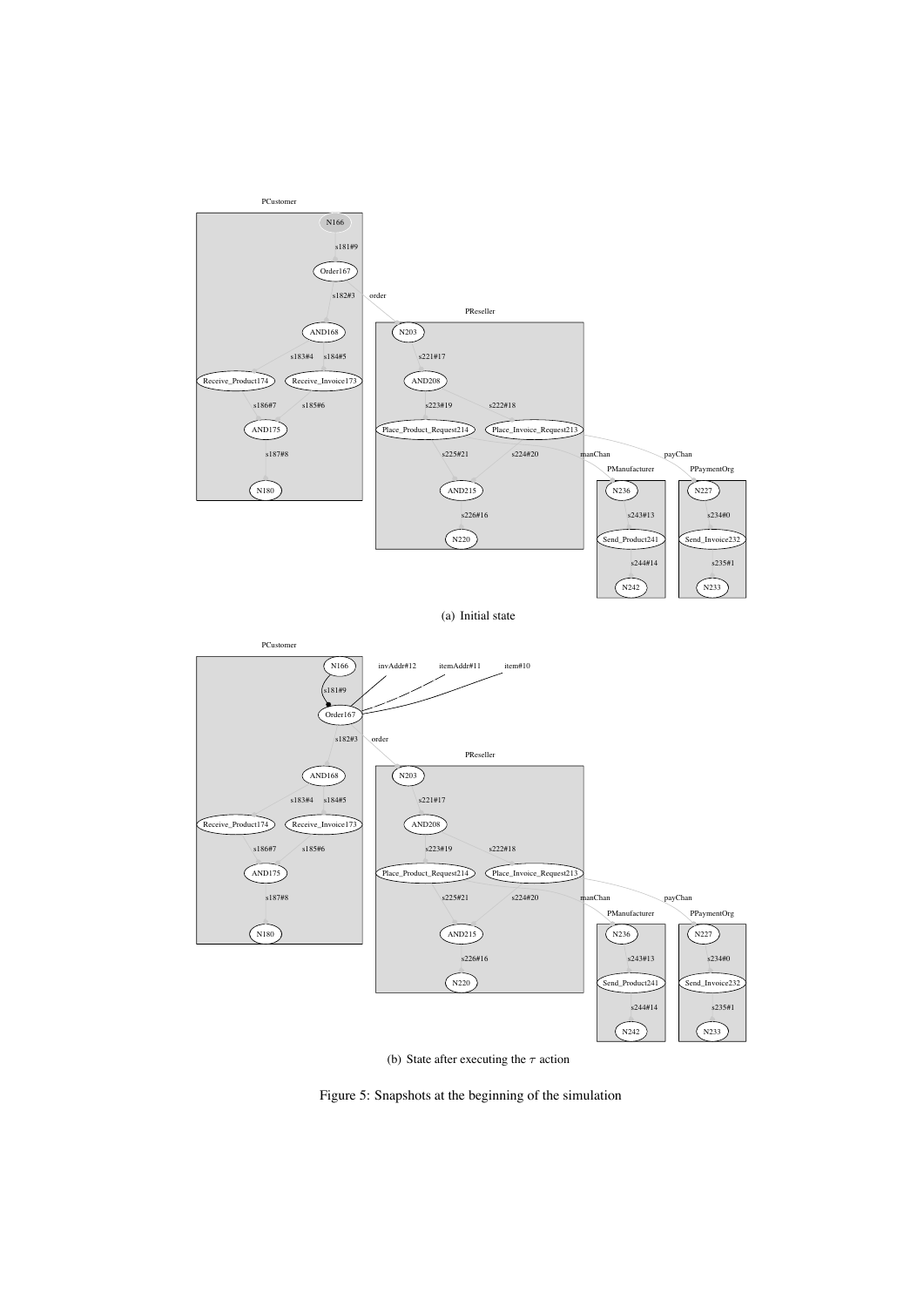ready to forward the item information to the manufacturer and the payment organization. Additionally the display mode of pools hiding their internals is illustrated. The closed pools are the Customer, Manufacturer, and PaymentOrg, with the communication links ending at the borders of the pools. Any capabilities, that are active within these pools have to be executed automatically, since they are unobservable.

In 6(c) the manufacturer and payment organization finally establishing new links to the customer are presented. These links are based on the address information transmitted by the reseller, that has been created by the customer originally and sent to the reseller together with the order request.

Seeing this  $\pi$ -system evolve and complete until no further capabilities are active points out a problem, that has to be the target of further research. This problem is garbage collection. In the example figure  $6(c)$  the reseller processes has finished its execution and none of the agents left will ever be active again in the particular system. The question is if such agents can be detected and be removed.

Finally some screenshots of the entire application are depicted in figures 7(a), 7(b). The first screenshot shows the segmentation of the application into the parts for showing the visual representation of the  $\pi$ -calculus system (right side) and the list, where the scopes of restricted names can be chosen for visualization (left side). In the example three names are chosen from the list. The second screenshot shows another view, where the process definitions of the  $\pi$ -system in the visualized state are given. In a third view, the process definition of the initially specified system can be viewed.

Additional options selectable in the application are auto-execution of a randomly selected active step and the dumping of the underlying data structure of the  $\pi$ -calculus execution engine.

### **5 Conclusion**

This paper has introduced a prototypical tool for the advanced simulation of business processes based on the  $\pi$ -calculus. This tool has the functionality of visualizing the linking structure of a  $\pi$ -calculus system and giving a step by step simulation of the behavior of the system during its evolution, whereas the single execution steps can be interactively selected by a user.

Further development in this field, besides research about garbage collection in  $\pi$ -calculus systems as mentioned above, can take place regarding a workflow engine based on the  $\pi$ -calculus, that is actually able to assign responsibilities according to roles and trigger automatic execution of work units.

#### **References**

[1] W.M.P. van der Aalst. *The Application of Petri Nets to Workflow Management*. PhD thesis,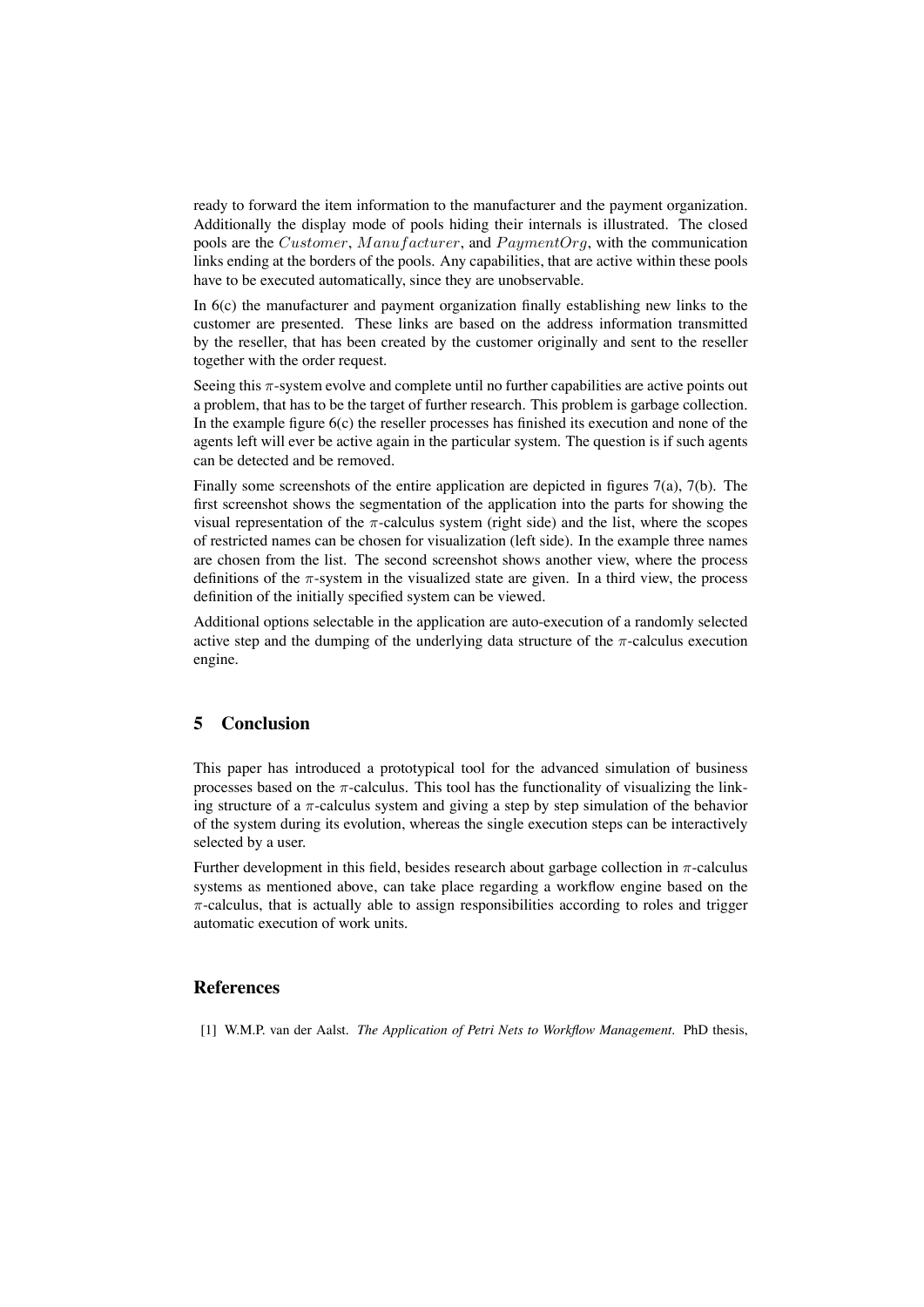

(a) Scopes after sending the information to the reseller



(b) Reseller forwarding the order



(c) Manufacturer and payment organization ready to send product and invoice

Figure 6: Snapshots during the simulation of the example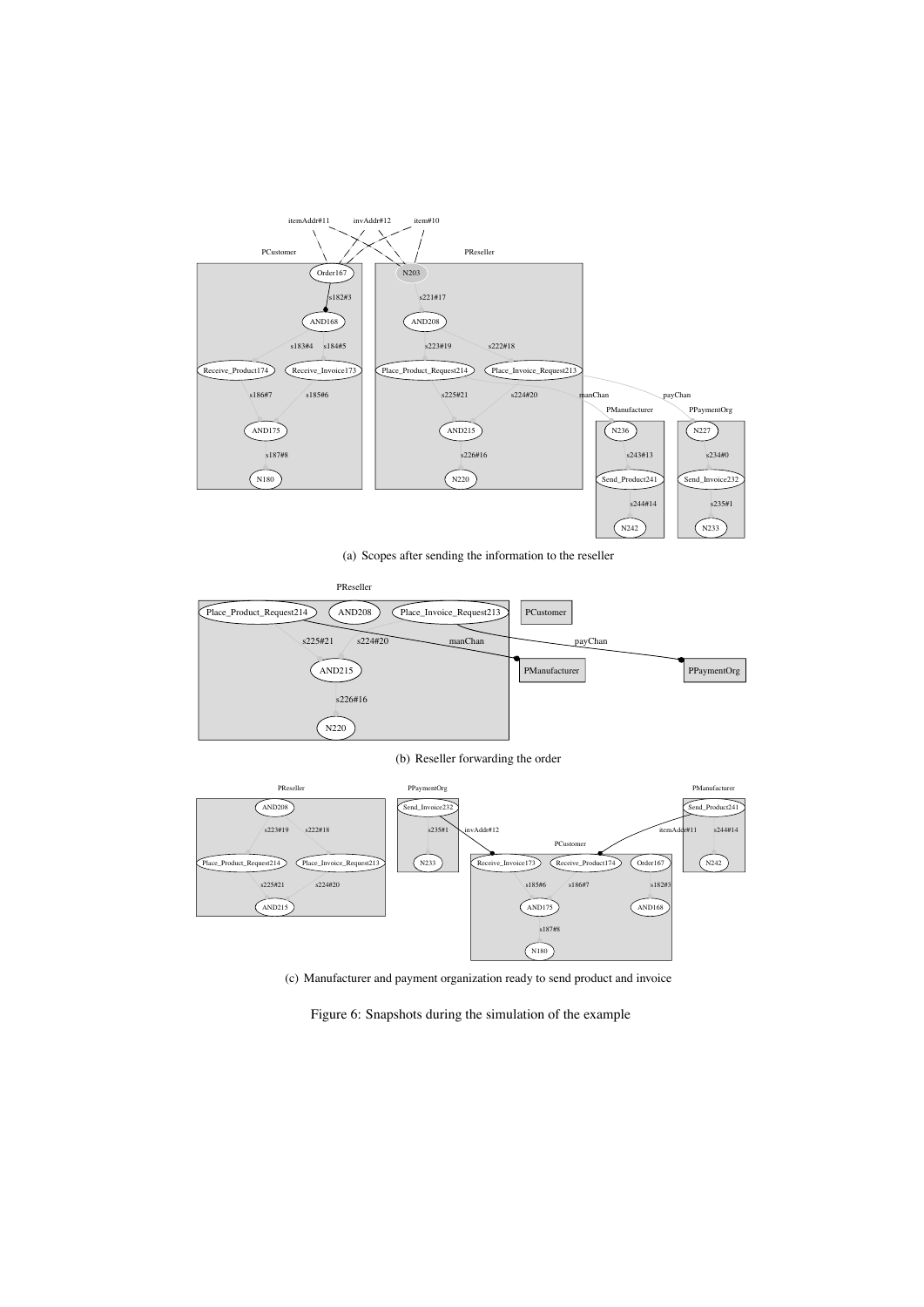

(a)

(b)

Figure 7: Screenshots of the PiVizTool